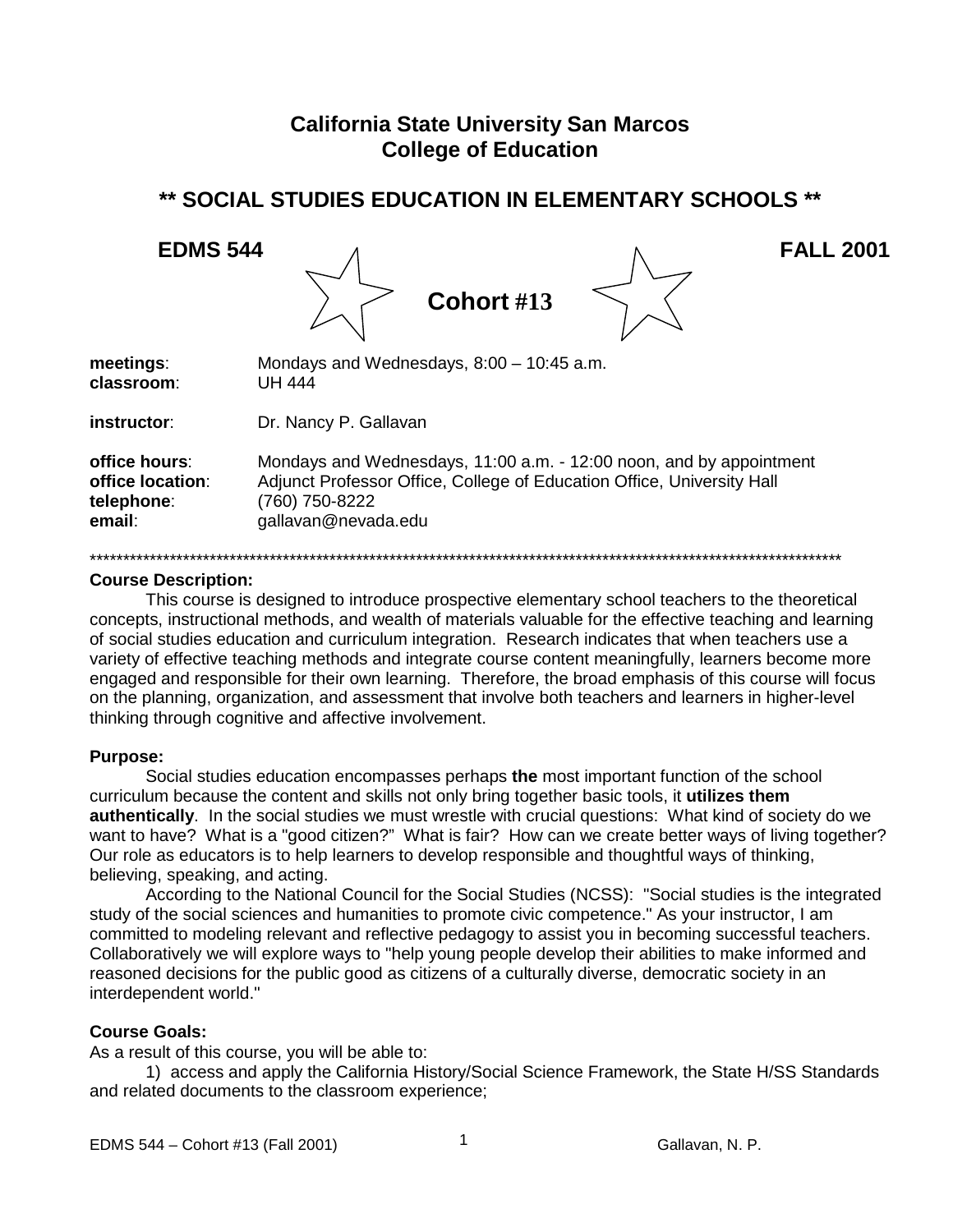2) understand the value of incorporating primary source materials, children's literature, technology, the arts, and oral history methods into integrated social studies instruction;

3) increase your awareness related to the multitude of community resources available for teachers and the ways in which these resources can be used to inform, support, and strengthen the social studies program;

4) develop lessons using primary source materials, infusing multicultural/lingual perspectives, and implementing them into a social studies unit of instruction based on appropriate grade-level studies;

5) design curricula that reflect a variety of instructional strategies and that enhance and enrich children's inquiry and higher-level thinking skills through active participation; and

6) appreciate the social sciences and history as a field of study.

#### **Required Texts:**

California Geographic Alliance – North (2000). California Atlas. George Cram Company, Inc. (CA)

CSDE. (2000). History-Social Science Framework (for California Public Schools K-12). Sacramento, CA. (H/SS) *Customized Packet* www.cde.ca.gov/cilbranch/cfir/hsssbeup.pdf

San Diego County Office of Education (2001). Pages of the Past: K-6 Literature Aligned to H/SS Standards. (PP)

Turner, T. N. (1999). Essentials of Classroom Teaching: Elementary Social Studies. Boston: Allyn and Bacon. (T)

### **Expectations:**

Students must come to class prepared to discuss required readings/assignments and to participate in class activities. Teacher education is a professional preparation program and students will be expected to adhere to standards of dependability, academic honesty, and writing achievement. Late assignments will receive a 10% reduction in points for each day late. After one week, late assignments will receive no credit. If you are given the option to revise an assignment, the revised work must be submitted no later than two weeks after it was originally returned and may not be eligible for full credit. Please let me know if your assignments will be late.

#### **Attendance:**

Due to the abbreviated nature of this course, attendance at ALL class sessions is required. More than one absence will lower your grade in the following manner: the final grade will drop by one-third letter for every absence. The College of Education Attendance Policy (stated on page 4) will be followed. Serious illness or other emergencies will be evaluated on a case-by-case basis. Late arrivals to and early departures from class will also be considered in the final grade.

\_\_\_\_\_\_\_\_\_\_\_\_\_\_\_\_\_\_\_\_\_\_\_\_\_\_\_\_\_\_\_\_\_\_\_\_\_\_\_\_\_\_\_\_\_\_\_\_\_\_\_\_\_\_\_\_\_\_\_\_\_\_\_\_\_\_\_\_\_\_\_\_\_\_\_\_\_\_\_\_\_\_\_\_

#### **Grading Scale:**

| $\overline{A}$ | 140-150 points | н-   | 121-124 points |
|----------------|----------------|------|----------------|
| $A-$           | 136-139 points | $C+$ | 116-119 points |
| B+             | 132-135 points | C    | 112-115 points |
| -B             | 125-131 points | С-   | 105-111 points |

Please Remember! You must maintain a B average (3.0 GPA) in your teacher education courses to receive a teaching credential from the State of California.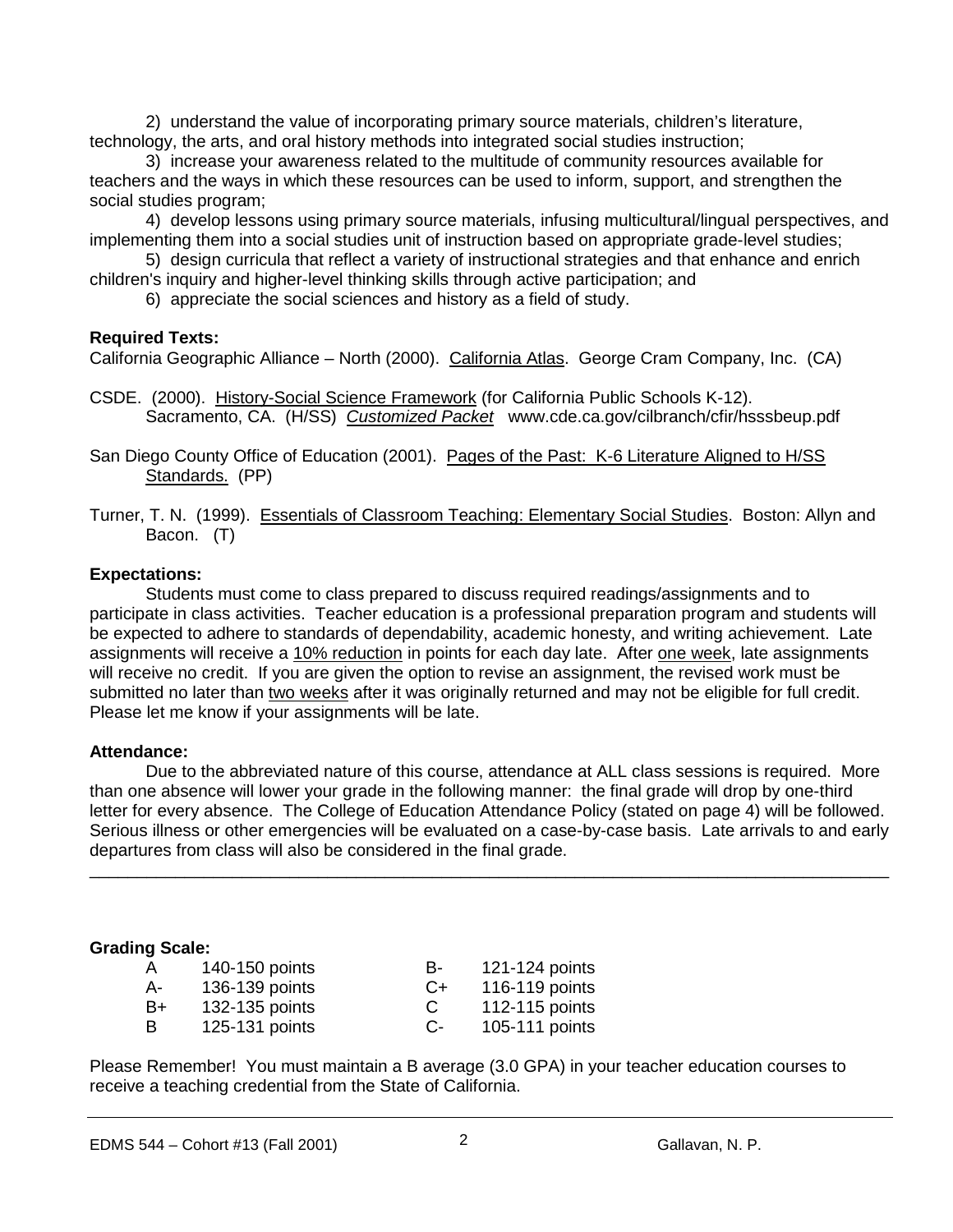#### *Reading Response Cards & Discussion Participation 33 points*

The reading assignments establish an important foundation for increasing your understanding and appreciation of learning and teaching social studies effectively. You will read each assignment and bring a handwritten reading response card on a 5" x 8" notecard to each class. On each notecard you will need to identify five (5) pieces of information:

your name; the assignment [i.e., Chapter 4] and page number of information;

#1--a summary statement of information from the chapter that made a positive impact upon you;

#2--a connection from your statement to your learning, field experience, etc.; and

 #3--a question that the reading assignment prompts you to ask at this time. Cards must be prepared prior to class; they may not be written during class. No cards may be turned in after class. In addition, all voices are valued in this class; please be sure we get to hear your thoughts on each topic we cover.

#### *Social Studies Self-Model 10 points*

It is helpful for you to see yourself through a social studies lens or perspective. For this assignment, you will create a physical model illustrating each of the six social studies disciplines with examples about you. You may use photographs, drawings, cut-outs, objects, etc. Please be prepared to reintroduce yourself to the class through each of the six disciplines. You will be expected to talk for approximately three (3) minutes.

#### *Internet Resource Investigation 15 points*

The Internet provides teachers and their learners with vastly increased access to information – yet issues of quality and usefulness must be considered. For this assignment, you will explore various History/Social Science sites on the World Wide Web, evaluate them, and find two additional sites of value to social studies teachers. Additional written instructions will be provided in class.

#### *Community Resource / Field Trip Project 20 points*

For this assignment you will explore and share information about a field trip site located within San Diego County. By thinking about possible pre-, during, and post-trip teaching activities, as well as questions you might ask during the visit, you will be able to plan an educational (rather than purely recreational) field trip. A service-learning component is included. This will be a joint assignment integrated with EDMS 545 – Science. Additional written instructions will be provided in class.

#### *THREE-PART INTEGRATED PROJECT:*

#### *Literacy-Based Oral History Project—Part I 15 points*

Collecting oral histories is an exciting way to help children understand that "history" is not a dead subject. To the contrary, history is found all around us and is being created continually. For Part I of this threepart assignment you will interview a person or persons about a topic that relates to your grade level social studies curriculum. The oral history you collect for Part I will be integrated with the object-based lesson in Part II and the selection of children's literature in Part III. Additional written instructions for the three-part integrated project will be provided in class.

#### *Object Based Lesson Plan--Part II 15 points*

To give you the chance to apply your knowledge of using primary/secondary sources to bring the social studies curriculum to life, you will transform the information gained from the oral history interview into a lesson suitable for young learners. Included in the lesson will be the use of the object (document, photograph, etc.) discussed during the interview. You will develop one object (or document)-based lesson based on the state standards, and you will need to bring the object to class when we share our projects with one another.

# EDMS 544 – Cohort #13 (Fall 2001)  $\qquad \qquad$  3 Gallavan, N. P.

# *(11 cards @ 3 points per card)*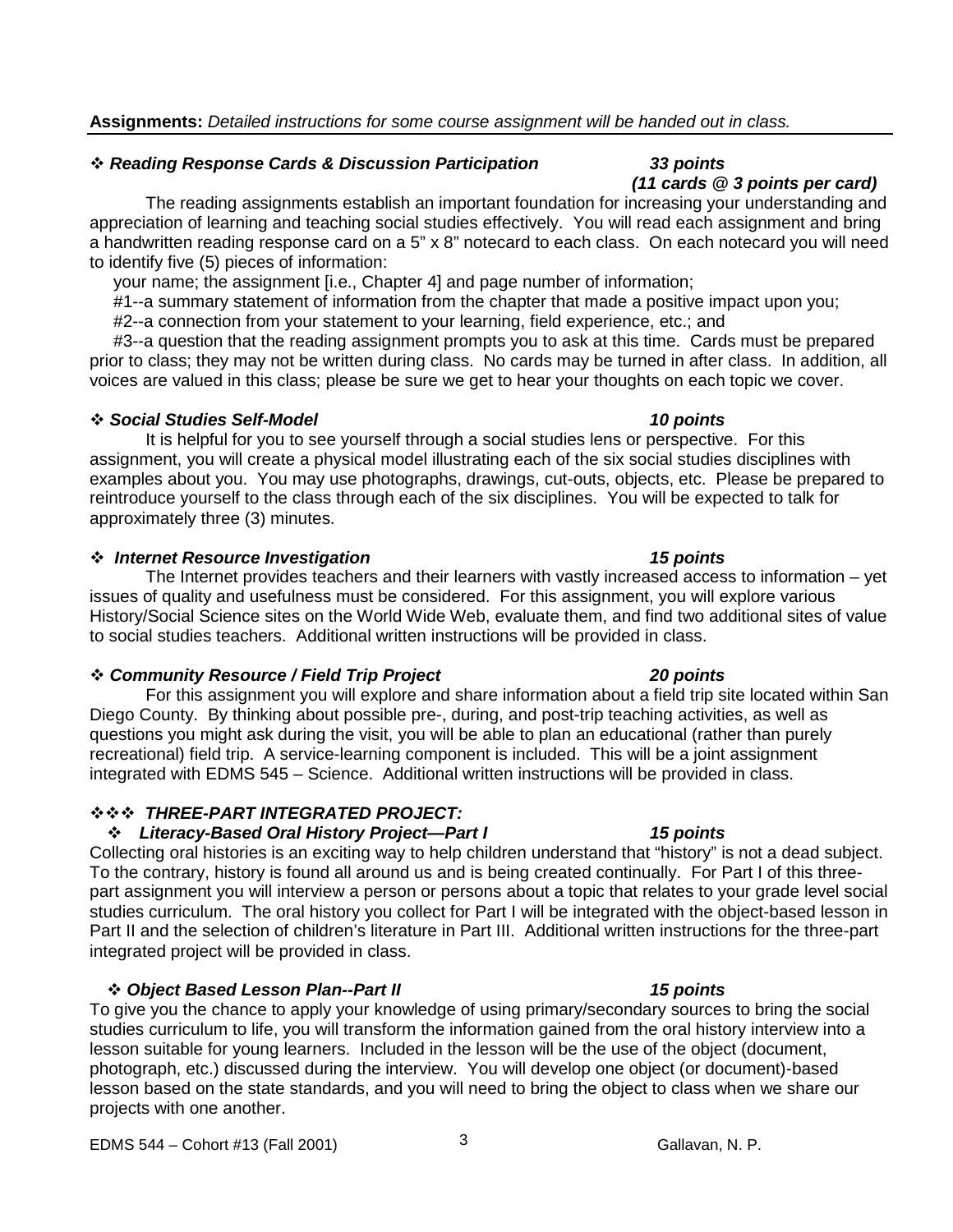#### *Children's Literature--Part III 15 points*

A wealth of children's literature exists that strongly supports and extends the state standards for teaching social studies. You will select one book to support your object-based lesson plan appropriate for any grade K-6. Please be prepared to tell us the title, author, date of publication, a brief summary of the book, and how it relates to the oral history project and object based lesson plan. You will need to bring the book to class when we share our integrated projects.

��� We will design a rubric of expectations of the Three-Part Integrated Project together in class.

### *Job Application Paper 10 points*

Reflection and closure are essential elements of effective instruction and assessment. To model these elements during this course, you will write a two-to-three page paper (typed, double-spaced, size 12 block font) describing the five (5) most important concepts or ideas you have learned during EDMS 544. You may frame this paper as if you are answering this type of job application question: "How will you teach social studies effectively to your young learners?" Please include two citations of something you have read this semester.

#### *Class Participation 17 points*

*150 points total*

### **California State University San Marcos COLLEGE OF EDUCATION**

### **Mission Statement**

 The mission of the College of Education Community is to collaboratively transform public education by preparing thoughtful educators and advancing professional practices. We are committed to diversity, educational equity, and social justice, exemplified through reflective teaching, life-long learning, innovative research, and ongoing service. Our practices demonstrate a commitment to student centered education, diversity, collaboration, professionalism, and shared governance.

 *(adopted by COE Governance Community October, 1997)*

# **Attendance Policy**

 Due to the dynamic and interactive nature of courses in the College of Education, all students are expected to attend all classes and participate actively. At a minimum, students must attend more than 80% of class time, or s/he **may not receive a passing grade** for the course at the discretion of the instructor. Individual instructors may adopt more stringent attendance requirements. Should the student have extenuating circumstances, s/he should contact the instructor as soon as possible.

 *(approved: 12/19/97)*

# **CLAD Infusion**

 In 1992, the College of Education voted to infuse Cross-cultural, Language and Academic Development (CLAD) competencies across the curriculum. The CLAD competencies are attached to the syllabus and the competencies covered in this course are highlighted.